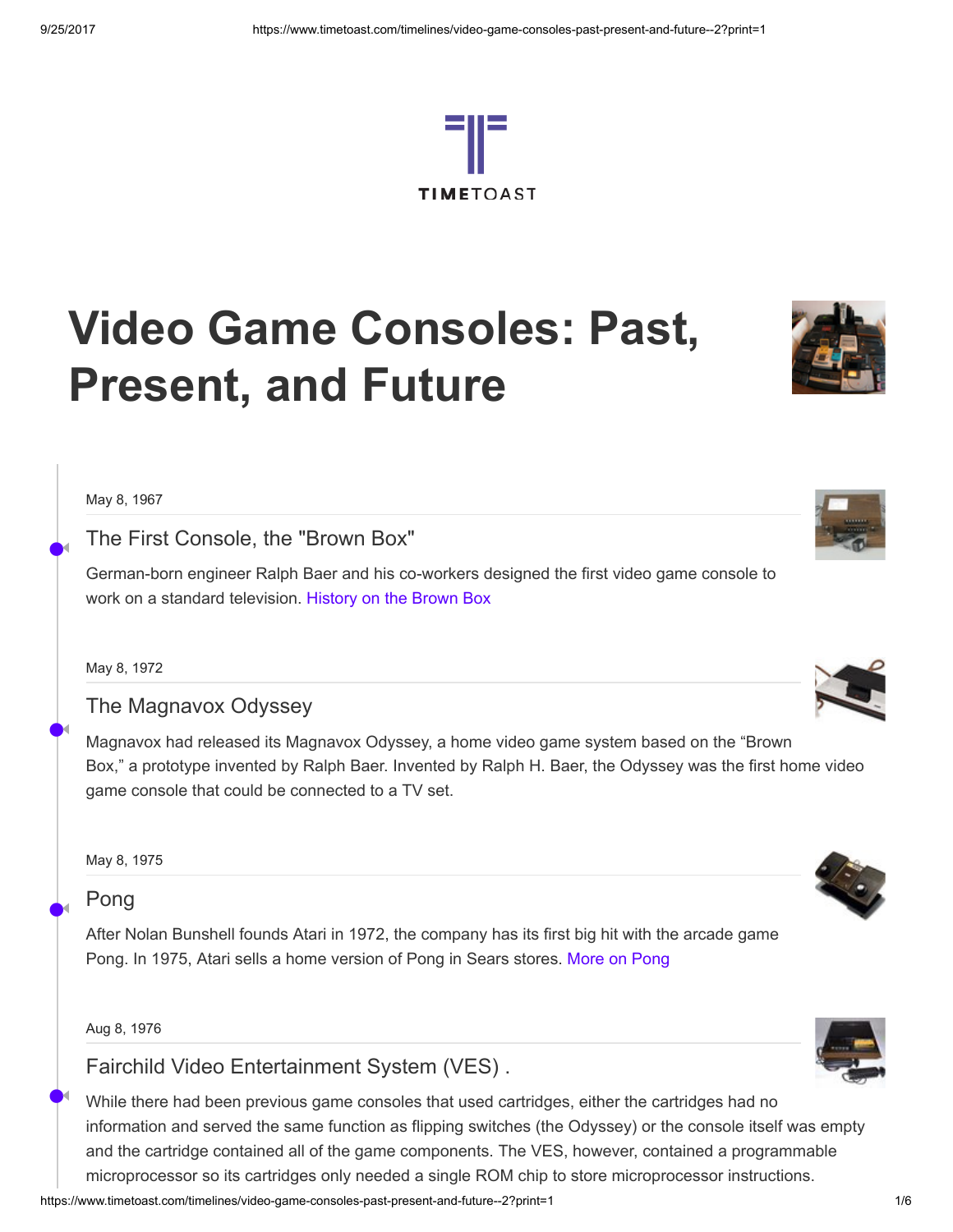◀

•

◀

•

◀

•

◀

•

◀

Oct 14, 1977

# Atari 2600 Video Computer System (VCS)

Atari 2600 was a cartridge-based stystem that played multiple games. It was typically bundled with two joystick controllers, a conjoined pair of paddle controllers, and a cartridge game—initially Combat and later Pac-Man.The Atari 2600 was wildly successful, and during much of the 1980s, "Atari" was a synonym for this model in mainstream media and, by extension, for video games in general. [More](http://classicgaming.gamespy.com/2600/) info on the Atari 2600

May 10, 1980

# Intellivision

The Intellivision featured slightly better graphics than the Atari 2600, as well as the first synthesized vocies in video games. Although the Intellivision was more powerful, it was never as popular as the Atari 2600. Intellivision [Commercial](http://youtu.be/nYdYL_DPrrs)

Nov 10, 1982

## Atari 5200

The Atari 5200 SuperSystem, Atari 5200, is a video game console that was introduced as a higher end complementary console for the popular Atari 2600. The 5200 was based on Atari Inc.'s existing 400/800 computers and the internal hardware was almost identical, although software was not directly compatible between the two systems. The 5200's controllers have an analog joystick and a numeric keypad along with start, pause and reset buttons.

Oct 18, 1985

# Nintendo Entertainment System (NES)

Nintendo, orginally a Japanese playing-card company, releases the Nintendo Entertainment System in the US. Retailers were at first skeptical about marketing a new console after the video game crash, but with the most popular in-house titles like Super Mario Brothers, Metroid, and The Legend of Zekla, the NES soon becomes the best-selling console in video game history. NES [Commercial](http://youtu.be/bzdyp9L7se8)

Jun 10, 1986

#### Sega Master System

The SMS featured accessories such as a light gun and 3D glasses which were designed to work with a range of specially coded games. The Master System was released as a direct competitor to the Nintendo Entertainment System in the third videogame generation. The SMS was technically superior to the NES, which predated its release by nine months in North America, but failed to overturn Nintendo's significant market share advantage in Japan and North America.













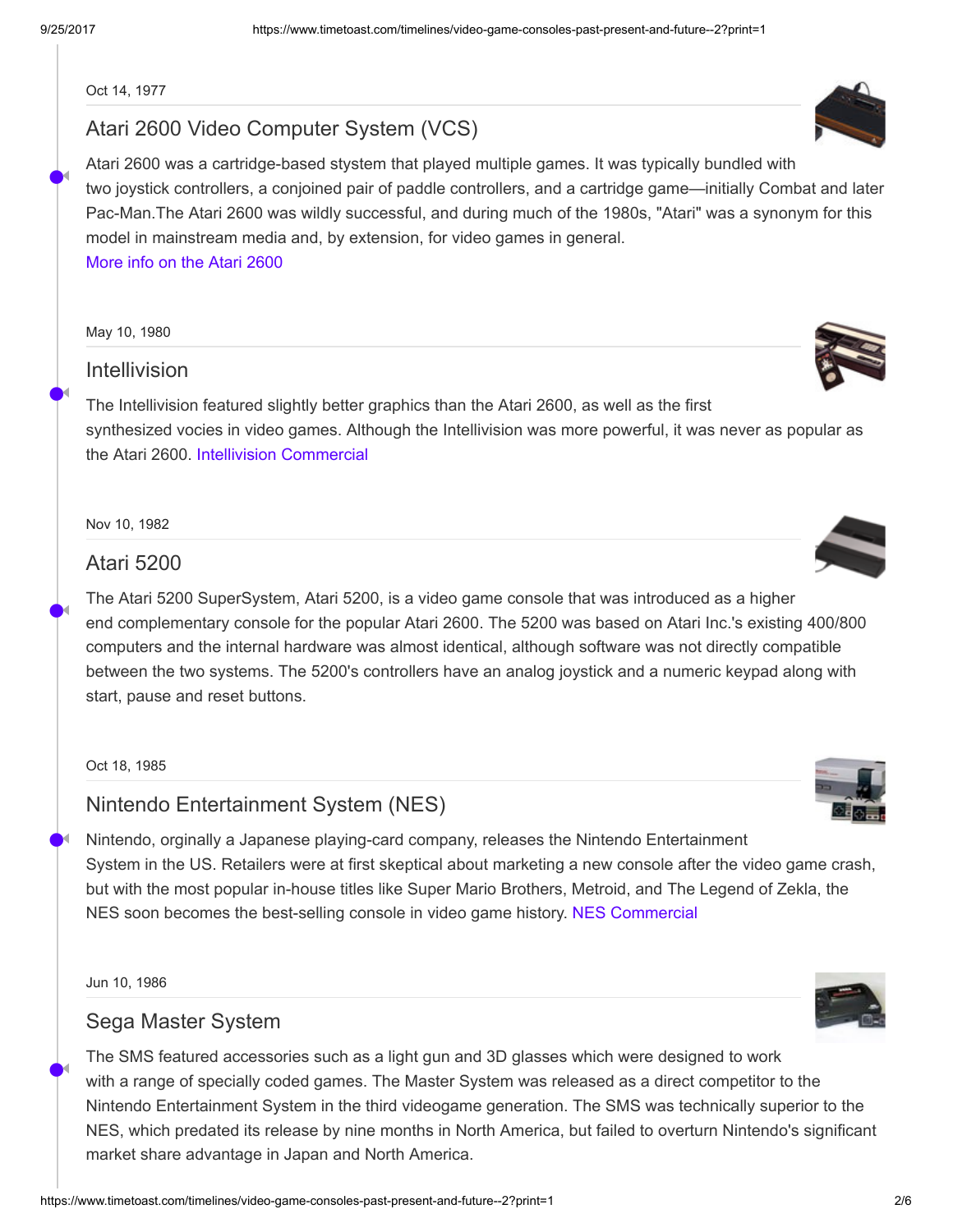◀

•

◀

•

◀

•

◀

•

◀

•

◀

Aug 10, 1989

# The Game Boy

Nintendo scores its second smash hit with the introduction of the Game Boy. The first major handheld console, Game Boy featured a black-and-white LCD screen. It underwent several changes, including the Game Boy Pocket in 1996 and the Game Boy Color in 1998.

# Neo-Geo

With huge, detailed 2-D graphics, the Neo-Geo's appeal is its arcade-level quality for use in a home system, but its price (\$650 for the console, plus \$200 for games) kept it from reaching maximum popularity.

Aug 23, 1991

# Super Nintendo Entertainment System (SNES)

The Super Nintendo Entertainment System was Nintendo's second home console, following the Nintendo Entertainment System (NES). The console introduced advanced graphics and sound capabilities compared with other consoles at the time. It has better chips to inhance its performance.

Sep 9, 1995

# Playstation

The PlayStation was the first of the PlayStation series of console and handheld game devices, which was first created and released in Japan.

Sep 29, 1996

# Nintendo 64

The N64 was released with two launch games, Super Mario and Pilotwings , The N64's suggested retail price was US \$199 at its launch and it was later marketed with the slogan Get N, or Get Out!.

Oct 26, 2000

# PlayStation 2

The Playstation 2 is a sixth-generation video game console manufactured by Sony. The successor to the PlayStation, and the predecessor to the PlayStation 3, the PlayStation 2 forms part of the PlayStation series of video game consoles. Its development was announced in March 1999 and it was released a year later in Japan.

















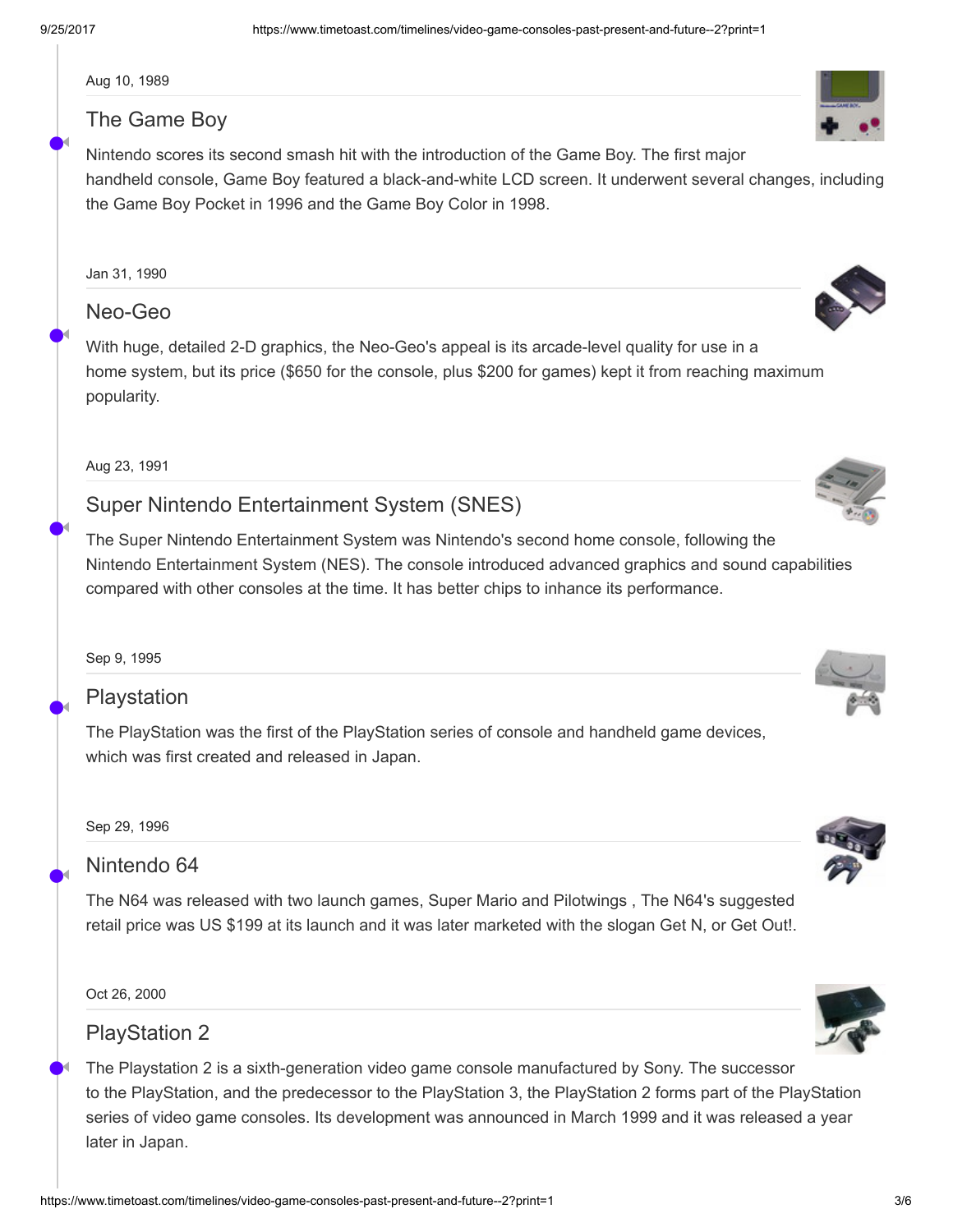◀

•

◀

•

◀

•

◀

•

◀

•

◀

Jun 11, 2001

## Game Boy Advance

A backwards-compatibale portable system that plays games from the Game Boy and the Game Boy Color portable consoles.

#### More [information](http://en.wikipedia.org/wiki/Game_Boy_Advance)

Nov 15, 2001

## Xbox

Microsoft makes it first independent foray into the console market with the release the of Xbox. The company's use of PC technology in the Xbox console allowed for better performance than the PS2. Xbox's greatest success proves to be Halo: Combat Evolved.

Nov 18, 2001

# **GameCube**

The Nintendo GameCube was the first Nintendo console to use optical discs as its primary storage medium, after several aborted projects from Nintendo and its partners to utilize optical-based storage media.

Nov 21, 2004

## Nintendo DS

Features dual screens and touch-screen technology. The Nintendo DS also features a built-in microphone and supports wireless standards, allowing players to interact with each other within short range, or online with the Nintendo Wi-Fi Connection service. The Nintendo DS is the first Nintendo console to be released in North America before Japan. It also features backwards compatibility like the Game Boy Advance.

Mar 24, 2005

# PlayStation Portable

Sony releases the PSP in early 2005. It features wireless capability and digital audio/video capability that mimic those of PC-based handheld devices. [PSP](http://en.wikipedia.org/wiki/PlayStation_Portable) info

Nov 22, 2005

## Xbox 360

The console sold out completely upon release in all regions except in Japan. Several major features of the Xbox 360 are its integrated Xbox Live service that allows players to compete online, download















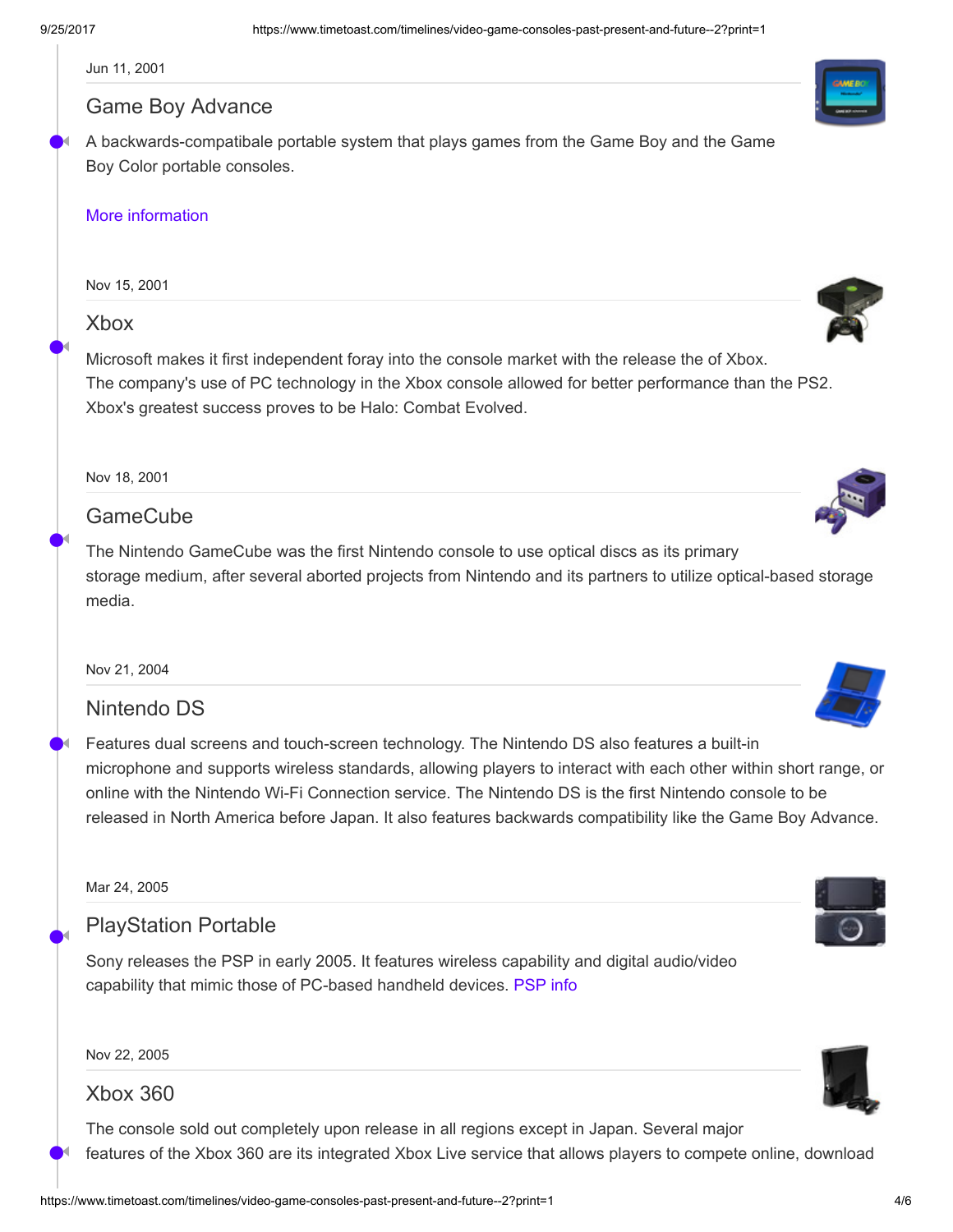◀

•

◀

•

◀

•

◀

•

◀

9/25/2017 https://www.timetoast.com/timelines/video-game-consoles-past-present-and-future--2?print=1

arcade games, game demos, trailers, TV shows, music and movies and its Windows Media Center multimedia capabilities. The Xbox Live also offers region specific access to third-party media streaming application such as Netflix and ESPN in the US or Sky Go in the UK.

Nov 17, 2006

# PlayStation 3

Major features of the console include its unified online gaming service, the PlayStation Network, its multimedia capabilities, connectivity with the PlayStation Portable, and its use of the Blu-ray Disc as its primary storage medium.

Nov 19, 2006

## Wii

As a seventh-generation console, the Wii primarily competes with Microsoft's Xbox 360 and Sony's PlayStation 3. A distinguishing feature of the console is its wireless controller, the Wii Remote, which can be used as a handheld pointing device and detects movement in three dimensions. Another distinctive feature of the console is WiiConnect24, which enables it to receive messages and updates over the Internet while in standby mode. First Wii [Commercial](http://youtu.be/uGSmC-FllNk)

Sep 17, 2010

# PlayStation Move

PlayStation Move is a motion-sensing game controller platform for the PlayStation 3 (PS3) video game console by Sony Computer Entertainment (SCE). Based around a handheld motion controller wand, PlayStation Move uses the PlayStation Eye camera to track the wand's position, and inertial sensors in the wand to detect its motion.

Nov 4, 2010

## Xbox Kinect

Kinect is a motion sensing input device by Microsoft for the Xbox 360 and Windows PCs. Based around a webcam-style add-on peripheral for the Xbox 360 console, it enables users to control and interact with the Xbox 360 without the need to touch a game controller, by using gestures and spoken commands. The project is aimed at [broadening](http://en.wikipedia.org/wiki/List_of_video_game_consoles) the Xbox 360's audience beyond its typical gamer base. List of all video game consoles

Jun 8, 2012

# EVO 2

The [EVO](http://en.wikipedia.org/wiki/EVO_2) 2 is an upcoming video game console by Envizions. It will run on Android, making it the first console with that operating system. It will produce 1080p HD graphics, and features a remote control